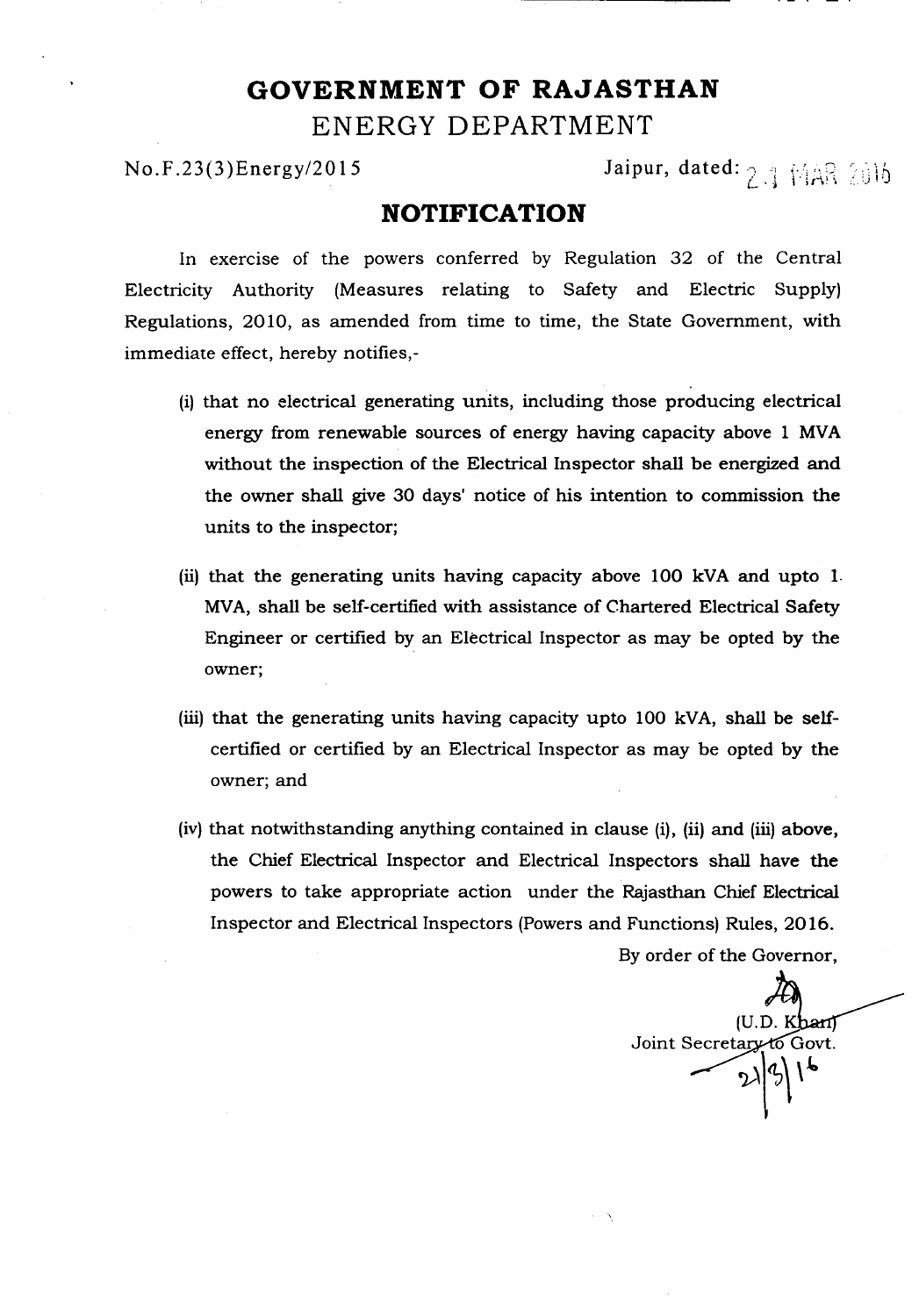- 1- Chief Secretary, Rajasthan, Jaipur
- 2- Secretary to Hon'ble Chief Minister, Rajasthan
- 3- Special Assistant, Hon"ble State Minister, Energy
- 4- Superintendent, Central Govt. Press, Jaipur with a request kindly get it published in extra ordinary gazette of Rajasthan Rajpatra.
- 5- Chairman, Central Electricity Authority, New Delhi.
- 6- Secretary, Ministry of Power, Govt. of India, New Delhi
- 7- PS to Pr. Secretary, Energy
- 8- Chairman & Managing Director, Rajasthan Rajya Vidyut Prasaran/Utpadan Nigam Limited, Jaipur
- 9- Chairman & Managing Director, Jaipur Vidyut Vitran Nigam Limited, Jaipur
- 10- Managing Director, Jodhpur/Ajmer Vidyut Vitran Nigam Limited.
- 11- Secretary, Rajasthan Electricity Regulatory Commission, Jaipur
- 12- Managing Director, Rajasthan Renewable Energy Corporation, Jaipur
- 13- Sr. Electrical Inspector, Rajasthan, Jaipur. Kindly circulate it to all subordinate offfices.
- 14- Guard File.

Joint Secreta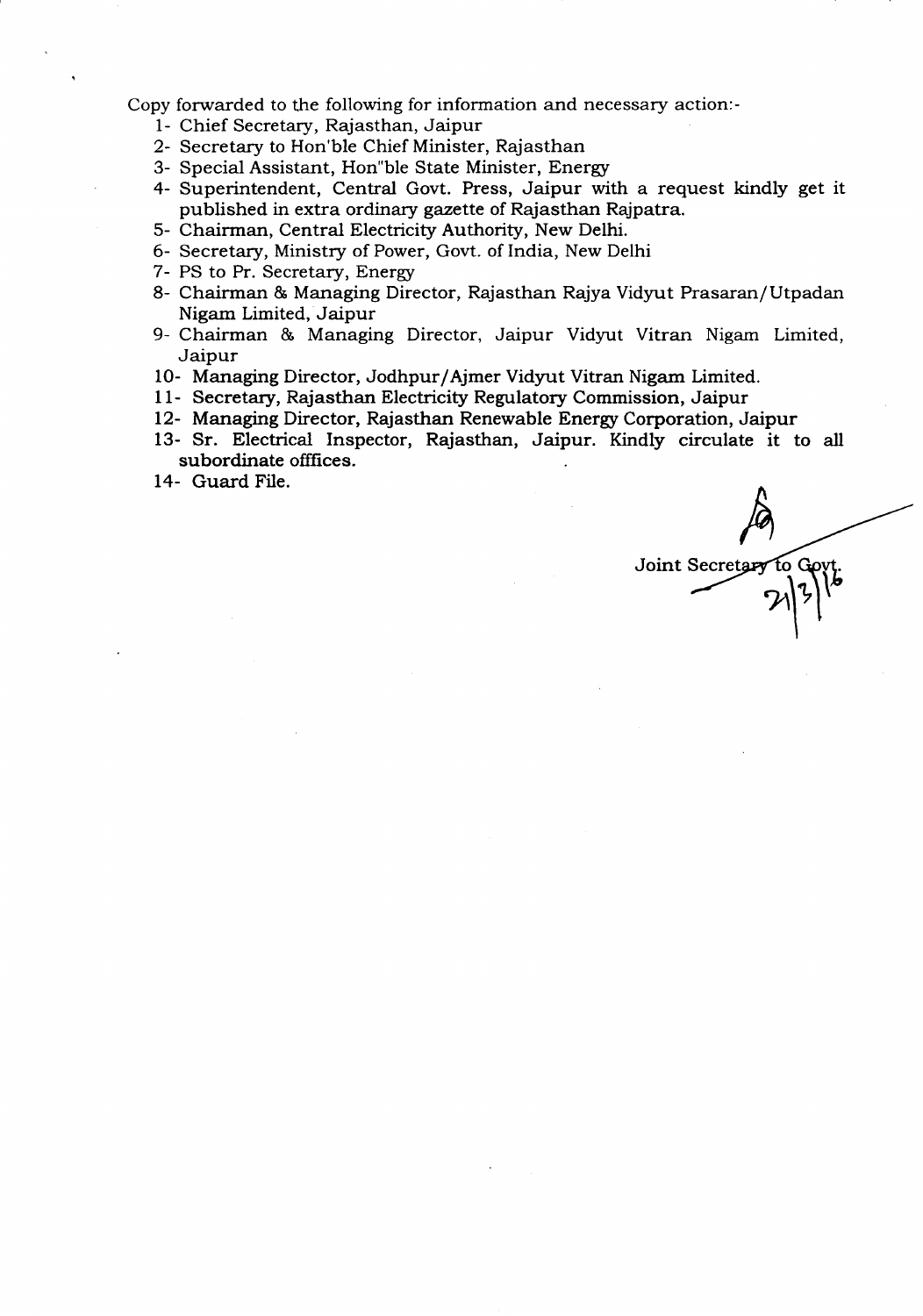# **GOVERNMENT OF RAJASTHAN ENERGY DEPARTMENT**

**No.F.23(3)Energy/2015** Jaipur, dated: 2  $\overline{N}$  MAR 2016

#### **NOTIFICATION**

In exercise of the powers conferred by, sub-regulation (1) of regulation 36 and sub-regulation (2) of regulation 43 of the Central Electricity Authority (Measures relating to Safety and Electric Supply) Regulations, 2010, as amended from time to time, the State Government, hereby notifies, with immediate effect,-

- (i) that 33 kV (kilo-volts) is the voltage, above which, inspection and testing of electrical installation including installations of suppliers or consumers shall be carried out by the Electrical Inspector;
- (ii) that the electrical installations of suppliers or consumers, connected with electricity at voltage equal to or above **11** kV and upto 33 kV shall be selfcertified with the assistance of Chartered Electrical Safety Engineer or certified by an Electrical Inspector as may be opted by the supplier or consumer;
- (iii) that the electrical installations of suppliers or consumers connected with electricity at voltage below 11 kV shall be self-certified or certified by an Electrical Inspector as may be opted by the supplier or consumer;
- (iv) that notwithstanding anything contained in clause (ii) and (iii) above, selfcertification in case of all multi-storeyed buildings above fifteen meters height, shall be permitted only if, it is done in with assistance of two Chartered Electrical Safety Engineer.
- (v) that notwithstanding anything contained in clause (ii), (iii) and (iv) above, the inspection and testing of all underground electrical installations, cinema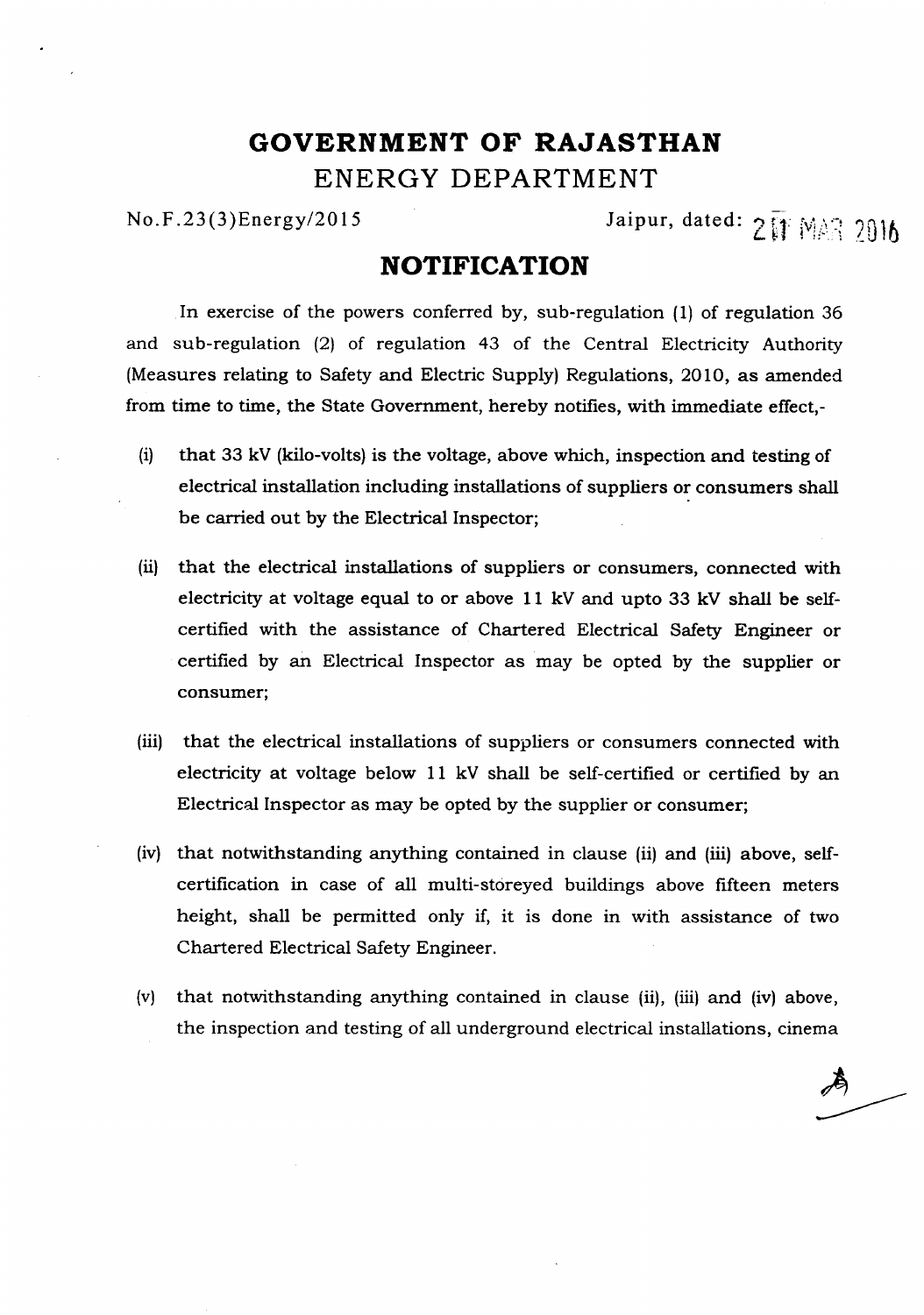halls, hospitals, theatres , places of large public gathering and places of VIP visits shall be carried out by the Electrical Inspector.

- (vi) that the supplier shall energize the electrical installation only after receipt of self-certification from the owner or the certificate from an Electrical Inspector, as the case may be.
- (vii) that notwithstanding anything contained in clause  $(i)$ ,  $(ii)$ ,  $(iii)$ ,  $(iv)$ ,  $(v)$  and (vi) above, the Chief Electrical Inspector and Electrical Inspectors shall have the powers to take appropriate action under the Rajasthan Chief Electrical Inspector and Electrical Inspectors (Powersand Functions) Rules, 2016.

By order of the Governor,

 $D$ . Khan) Joint Secretary to Govt.

Copy forwarded to the following for information and necessary action:-

- 1- Chief Secretary, Rajasthan, Jaipur
- 2- Secretary to Hon'ble Chief Minister, Rajasthan
- 3- Special Assistant, Hon"ble State Minister, Energy
- 4- Superintendent, Central Govt. Press, Jaipur with a request kindly get it published in extra ordinary gazette of Rajasthan Rajpatra.
- 5- Chairman, Central Electricity Authority, New Delhi.
- 6- Secretary, Ministry of Power, Govt. of India, New Delhi
- 7- PS to Pr. Secretary, Energy .
- 8- Chairman & Managing Director, Rajasthan Rajya Vidyut Prasaran/Utpadan NigamLimited, Jaipur
- 9- Chairman & Managing Director, Jaipur Vidyut Vitran Nigam Limited, Jaipur
- 10- Managing Director, Jodhpur/Ajmer Vidyut Vitran Nigam Limited.
- 11- Secretary, Rajasthan Electricity Regulatory Commission, Jaipur
- 12- Managing Director, Rajasthan Renewable Energy Corporation, Jaipur
- 13- Sr. Electrical Inspector, Rajasthan, Jaipur. Kindly circulate it to all subordinate offfices.
- 14- Guard File.

Joint Secretary to Govt.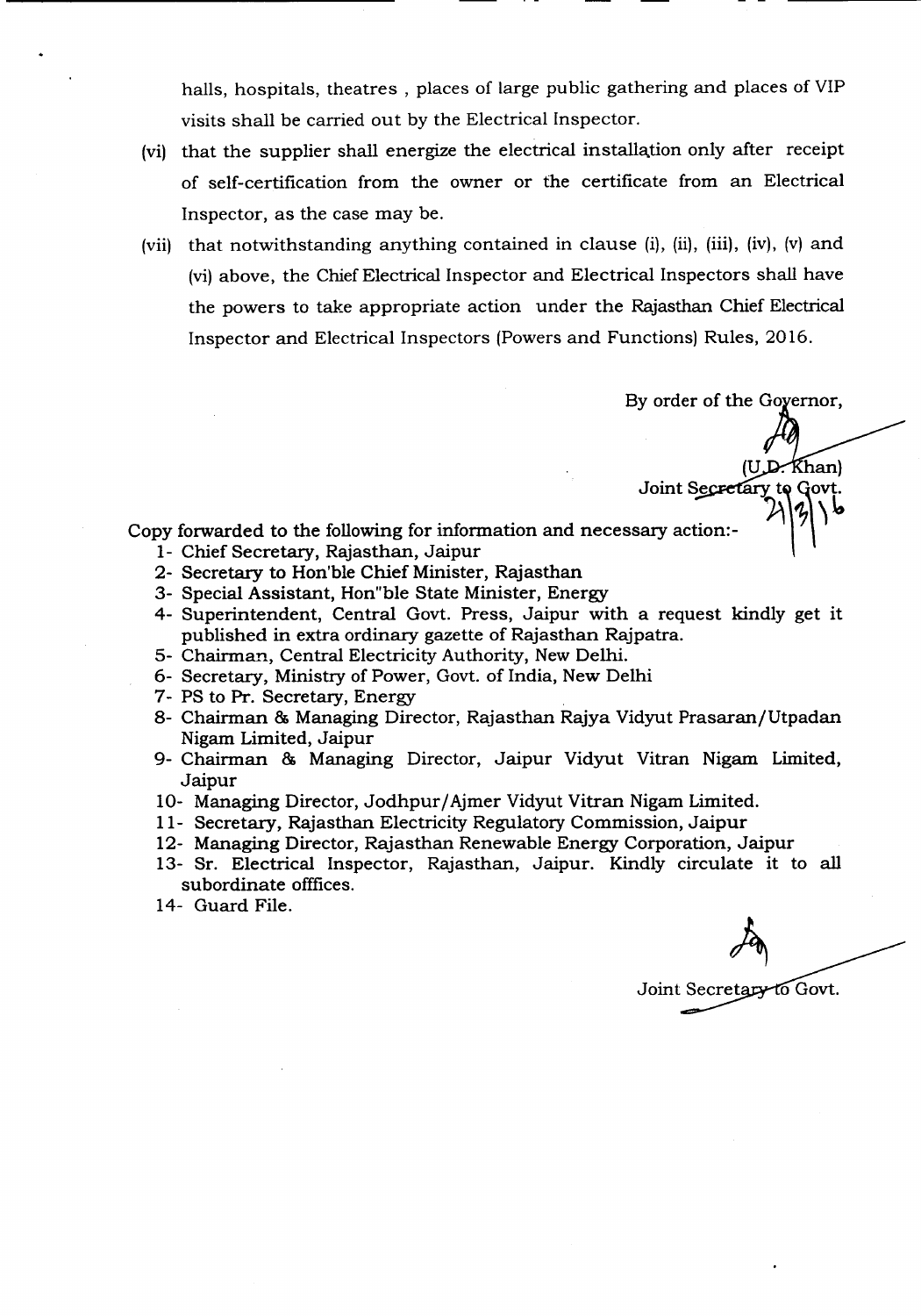ENERGY DEPARTMENT

No. F.23(3)Energy/2015 Jaipur, dated<sub>2</sub><sup>1</sup> *MAR* 2016

#### **NOTIFICATION**

In exercise of the powers conferred by sub-regulation (2) of regulation 10 of the Central Electricity Authority (Measures relating to Safety and Electric Supply) Regulations, 2010, the State Government, hereby notifies Rupees One Hundred (Rs. 100/-) as the price for the printed copy of license and maps of area of supply covered by the licensee, with immediate effect.

By order of the Governor,

 $(U.D.$  Khan Joint Secretary

- 1- Chief Secretary, Rajasthan, Jaipur
- 2- Secretary to Hon'ble Chief Minister, Rajasthan
- 3- Special Assistant, Hon"ble State Minister, Energy
- 4- Superintendent, Central Govt. Press, Jaipur with a request kindly get it published in extra ordinary gazette of Rajasthan Rajpatra.
- . 5- Chairman, Central Electricity Authority, New Delhi.
	- 6- Secretary, Ministry of Power, Govt. of India, New Delhi
	- 7- PS to Pr. Secretary, Energy
- 8- Chairman & Managing Director, Rajasthan Rajya Vidyut Prasaran/Utpadan Nigam Limited, Jaipur
- 9- Chairman & Managing Director, Jaipur Vidyut Vitran Nigam Limited, Jaipur
- 10- Managing Director, Jodhpur/Ajmer Vidyut Vitran Nigam Limited.
- 11- Secretary, Rajasthan Electricity Regulatory Commission, Jaipur
- 12- Managing Director, Rajasthan Renewable Energy Corporation, Jaipur
- 13- Sr. Electrical Inspector, Rajasthan, Jaipur. Kindly circulate it to all subordinate offfices.
- 14- Guard File.

Joint Secretary to Govt.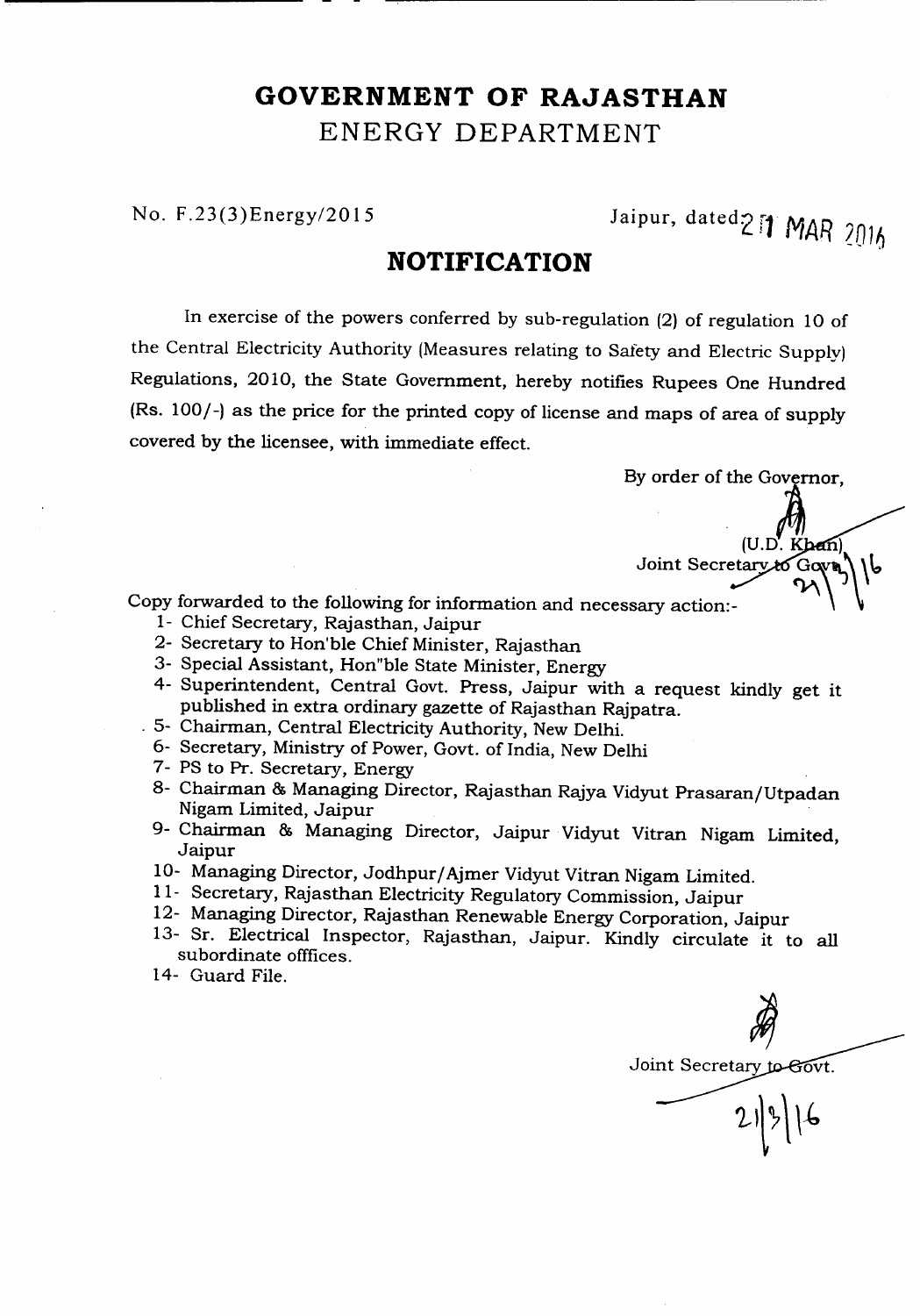ENERGY DEPARTMENT

No.F.23(3)Energy/2015 Jaipur, dated: 2 1 MAR 2016

#### **NOTIFICATION**

In exercise of the powers conferred by sub-regulation (1) of regulation 16 of the Central Electricity Authority (Measures relating to Safety and Electric Supply) Regulations, 2010, the State Government, hereby specifies 01.01.1957 as the date before which installations already connected to the system may not be provided any earthed terminal by the supplier, if he is satisfied that the consumer's earthing arrangement is efficient.

By order of the Governor,

Khan)

Joint Secretary to

- 1- Chief Secretary, Rajasthan, Jaipur
- 2- Secretary to Hon'ble Chief Minister, Rajasthan
- 3- Special Assistant, Hon"ble State Minister, Energy
- 4- Superintendent, Central Govt. Press, Jaipur with a request kindly get it published in extra ordinary gazette of Rajasthan Rajpatra.
- 5- Chairman, Central Electricity Authority, New Delhi.
- 6- Secretary, Ministry of Power, Govt. of India, New Delhi
- 7- PS to Pr. Secretary, Energy
- 8- Chairman & Managing Director, Rajasthan Rajya Vidyut Prasaran/Utpadan Nigam Limited, Jaipur
- 9- Chairman & Managing Director, Jaipur Vidyut Vitran Nigam Limited, Jaipur
- 10- Managing Director, Jodhpur/Ajmer Vidyut Vitran Nigam Limited.
- 11- Secretary, Rajasthan Electricity Regulatory Commission, Jaipur
- 12- Managing Director, Rajasthan Renewable Energy Corporation, Jaipur
- 13- Sr. Electrical Inspector, Rajasthan, Jaipur. Kindly circulate it to all subordinate offfices.
- 14- Guard File.

Joint Secretary to Govt.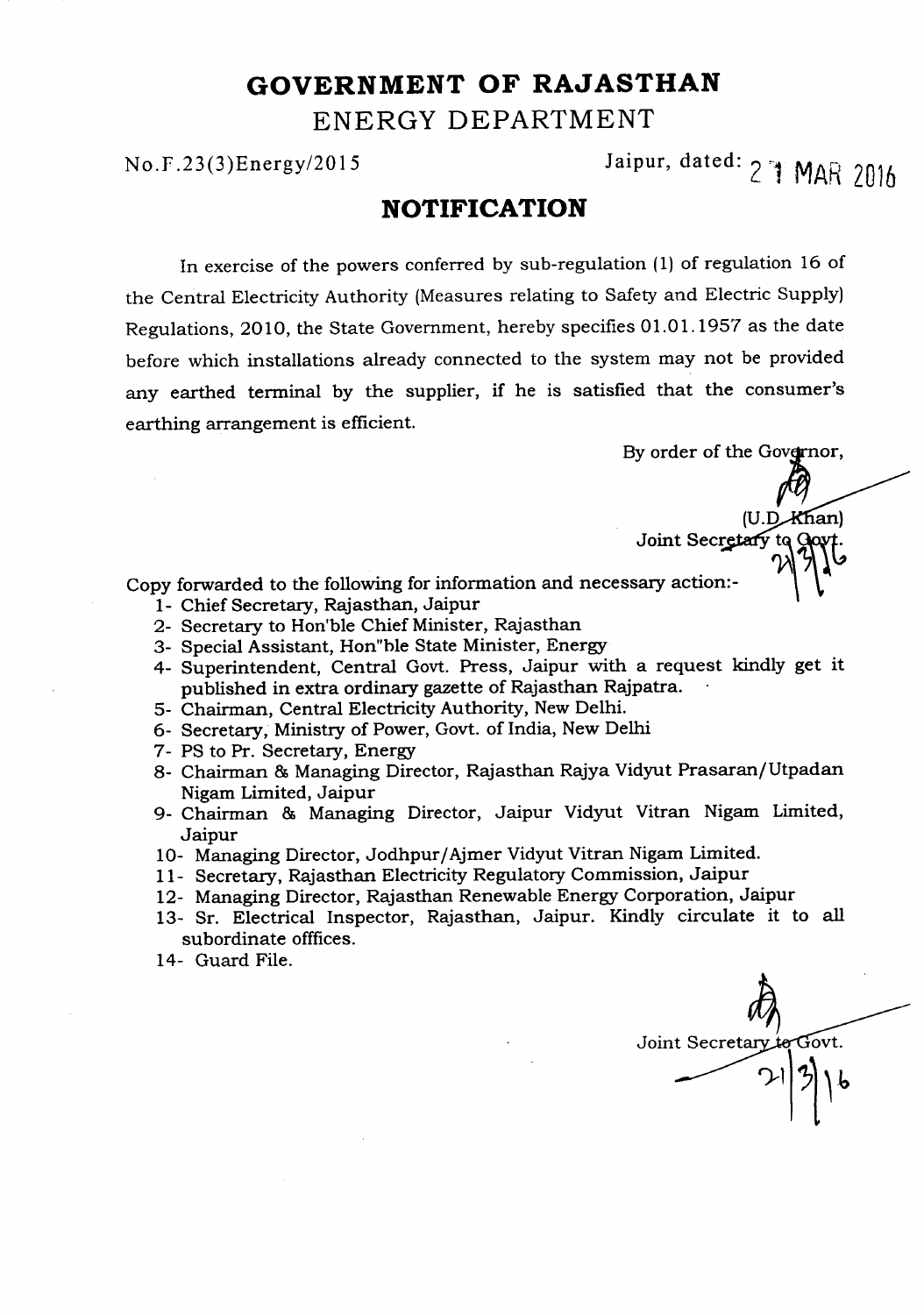ENERGY DEPARTMENT

No.F.23(3)Energy/2015 Jaipur, dated:  $\frac{1}{2}$  1  $\mathsf{MAX}$   $\frac{1}{2}$ 

#### **NOTIFICATION**

In exercise of the powers conferred by sub-regulation  $(1)$  of regulation 30 of the Central Electricity Authority (Measures relating to Safety and Electric Supply) Regulations, 2010, as amended from time to time, the State Government, with immediate effect, hereby directs that, the installations connected to the supply system of supplier or trader shall be inspected and tested once in a five years.

By order of the Govarnor.

(U.D.*~'Q..J."I*

Joint Secretary to Govt.

- 1- Chief Secretary, Rajasthan, Jaipur
- 2- Secretary to Hon'ble Chief Minister, Rajasthan
- 3- Special Assistant, Hon"ble State Minister, Energy
- 4- Superintendent, Central Govt. Press, Jaipur with a request kindly get it published in extra ordinary gazette of Rajasthan Rajpatra.
- 5- Chairman, Central Electricity Authority, New Delhi.
- 6- Secretary, Ministry of Power, Govt. of India, New Delhi
- 7- PS to Pr. Secretary, Energy
- 8- Chairman & Managing Director, Rajasthan Rajya Vidyut Prasaran/Utpadan NigamLimited,Jaipur
- 9- Chairman & Managing Director, Jaipur Vidyut Vitran Nigam Limited, Jaipur
- 10- Managing Director, Jodhpur/Ajmer Vidyut Vitran Nigam Limited.
- 11- Secretary, Rajasthan Electricity Regulatory Commission, Jaipur
- 12- Managing Director, Rajasthan Renewable Energy Corporation, Jaipur
- 13- Sr. Electrical Inspector, Rajasthan, Jaipur. Kindly circulate it to all subordinate offfices.
- 14- Guard File.

Joint Secretary to Govt.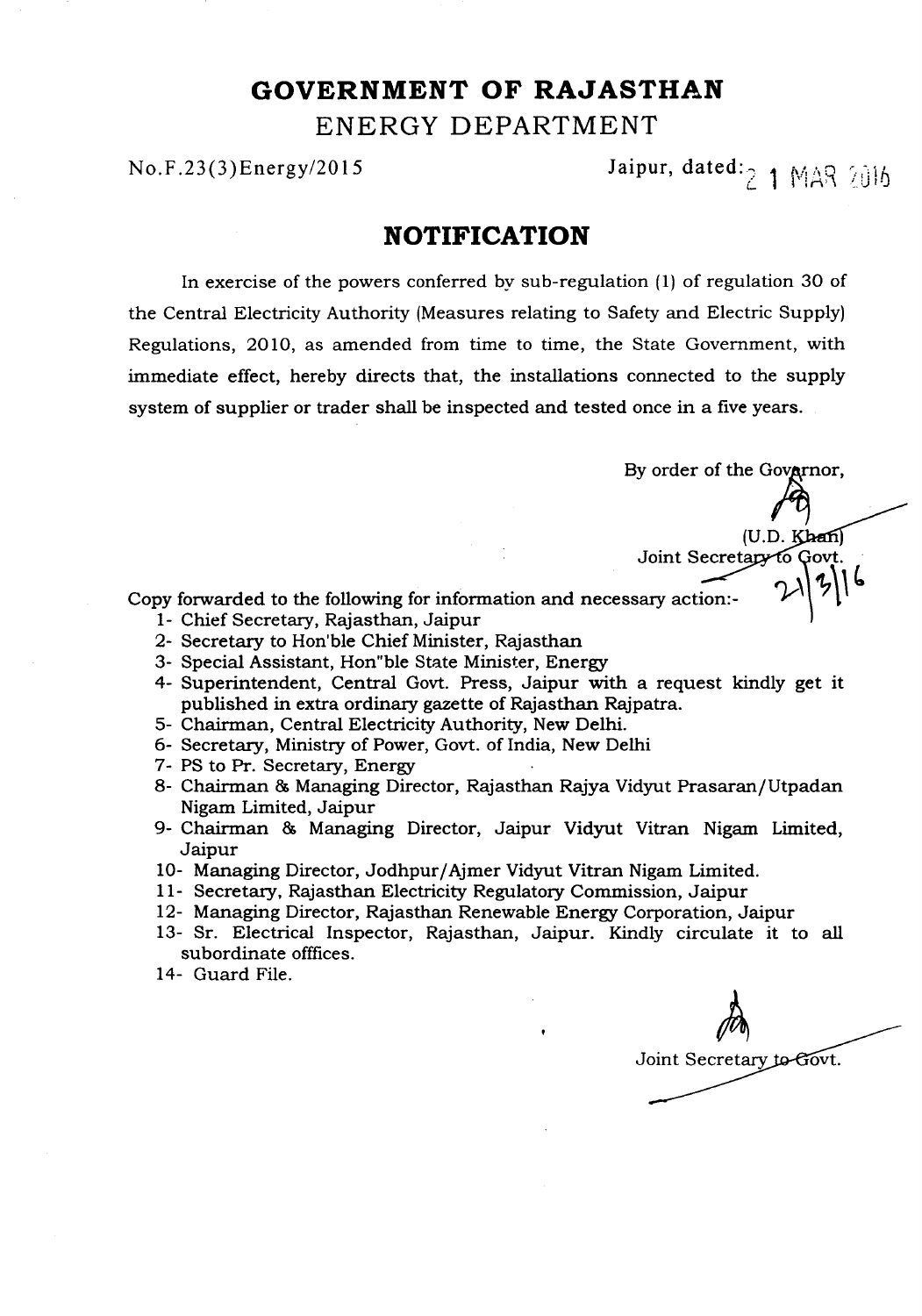ENERGY DEPARTMENT

**No.F.23(3)Energy/2015** Jaipur, dated: 2<sup>1</sup> *M<sub>in</sub>*, 20

#### **NOTIFICATION**

In exercise of the powers conferred by regulation 5A of the Central Electricity Authority (Measures relating to Safety and Electric Supply) Regulations, 2010, as amended from time to time, the State Government hereby, with immediate effect, authorize the persons who are certified as Chartered Electrical Safety Engineer by the Technical committee, constituted by the Government, to assist the owner or supplier or consumer of electrical installation for the purpose of self-certification.

By order of the Governor,

Joint Seeretary to Govt.

 $L$ . Khan)

- 1- Chief Secretary, Rajasthan, Jaipur ~ \
- 2- Secretary to Hon'ble Chief Minister, Rajasthan
- 3- Special Assistant, Hon"ble State Minister, Energy
- 4- Superintendent, Central Govt. Press, Jaipur with a request kindly get it published in extra ordinary gazette of Rajasthan Rajpatra.
- 5- Chairman, Central Electricity Authority, New Delhi.
- 6- Secretary, Ministry of Power, Govt. of India, New Delhi
- 7- PS to Pr. Secretary, Energy .
- 8- Chairman & Managing Director, Rajasthan Rajya Vidyut Prasaran/Utpadan Nigam Limited, Jaipur
- 9- Chairman & Managing Director, Jaipur Vidyut Vitran Nigam Limited, Jaipur
- 10- Managing Director, Jodhpur/Ajmer Vidyut Vitran Nigam Limited.
- 11- Secretary, Rajasthan Electricity Regulatory Commission, Jaipur
- 12- Managing Director, Rajasthan Renewable Energy Corporation, Jaipur
- 13- Sr. Electrical Inspector, Rajasthan, Jaipur. Kindly circulate it to all subordinate offfices.
- 14- Guard File.

.<br>- Joint Secretary to Goyt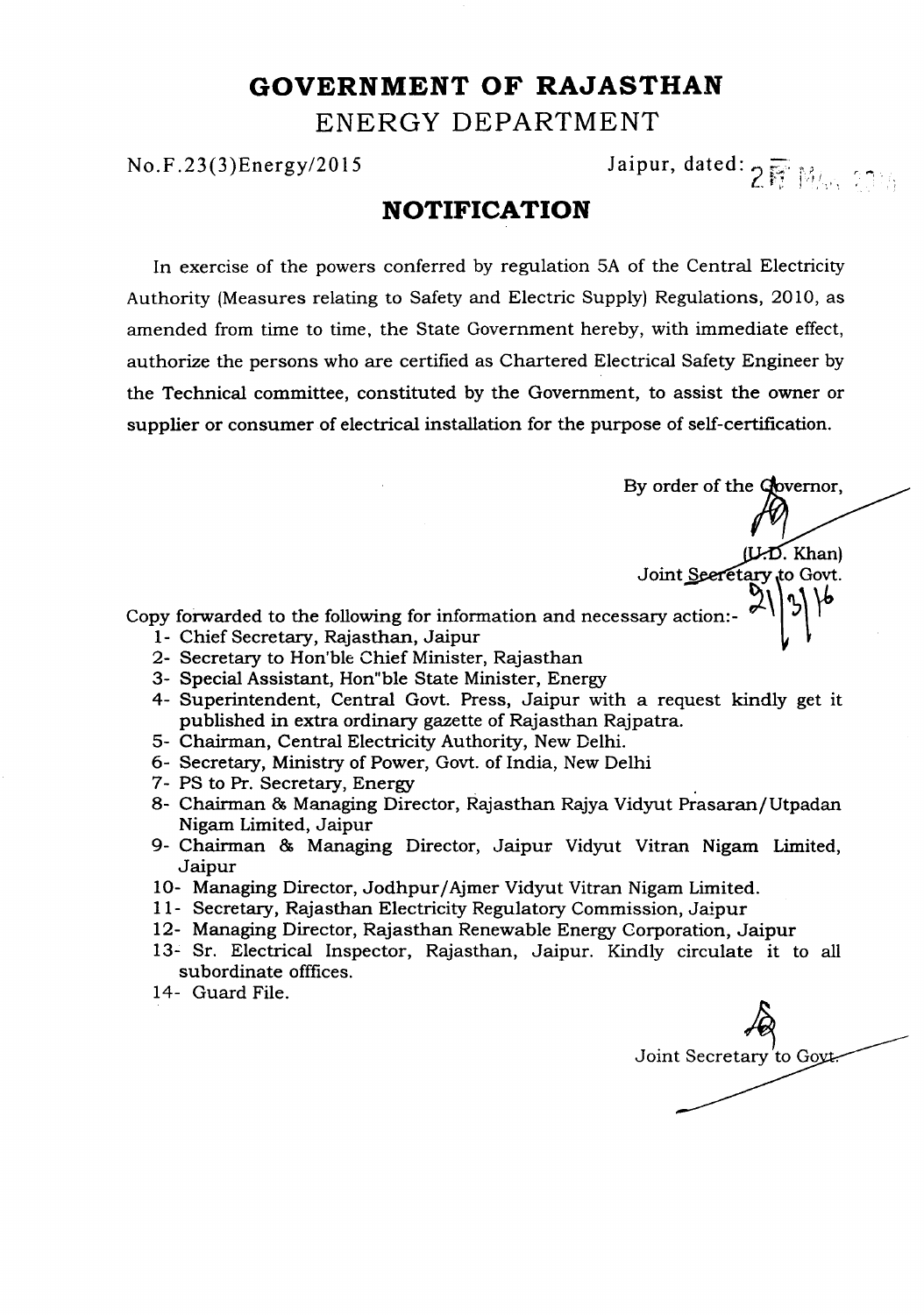कमांक पं. 23(3) ऊर्जा / 2015

जयपुर, दिनांक : 211 MAR 2016

### अधिसूचना

केन्द्रीय विद्युत प्राधिकरण (सुरक्षा तथा विद्युत आपूर्ति संबंधी उपाय) विनियम, 2010, समय-समय पर यथा संशोधित, के विनियम 32 द्वारा प्रदत्त शक्तियों का प्रयोग करते हुए राज्य सरकार, इसके द्वारा तुरंत प्रभाव से अधिसूचित करती है,-

- $(i)$ कि किन्हीं विद्युत उत्पादन करने वाली इकाइयों, उन इकाइयों को सम्मिलित करते हुए जो विद्युत निरीक्षक के निरीक्षण के बिना 1 एम वी ए से अधिक क्षमता वाले ऊर्जा के नवीकरणीय स्रोत से विद्युत ऊर्जा उत्पादित कर रही हैं, को क्रियाशील नहीं किया जायेगा और स्वामी निरीक्षक को इकाइयां कमीशन करने के अपने आशय का 30 दिन का नोटिस देगा:
- कि 100 के वी ए से अधिक और 1 एम वी ए तक की क्षमता वाली उत्पादन  $(ii)$ इकाइयां, चार्टड विद्युत सुरक्षा इंजीनियर की सहायता से स्व प्रमाणित या किसी विद्युत निरीक्षक द्वारा प्रमाणित की जायेंगी जैसा स्वामी द्वारा विकल्प दिया जाये;
- कि 100 के वी ए तक की क्षमता वाली उत्पादन इकाइयां, स्व-प्रमाणित या  $(iii)$ किसी विद्युत निरीक्षक द्वारा प्रमाणित की जायेंगी जैसा स्वामी द्वारा विकल्प दिया जाये: और
- उपर्युक्त खण्ड (i), (ii) और (iii) में अंतर्विष्ट किसी बात के होते हुए भी,  $(iv)$ मुख्य विद्युत निरीक्षक और विद्युत निरीक्षक के पास राजस्थान मुख्य विद्युत निरीक्षक और विद्युत निरीक्षक (शक्तियां और कृत्य) नियम, 2016 के अधीन समुचित कार्रवाई करने की शक्तियां होगी।

राज्यपाल के आदेश से,

संयु**ब**र्त शासन सचिव

प्रतिलिपि निम्नांकित को सूचनार्थ एवं आवश्यक कार्यवाही हेतु प्रेषित है:--

- 1. मुख्य सचिव, राजस्थान, जयपुर
- 2. सचिव, माननीय मुख्यमंत्री, राजस्थान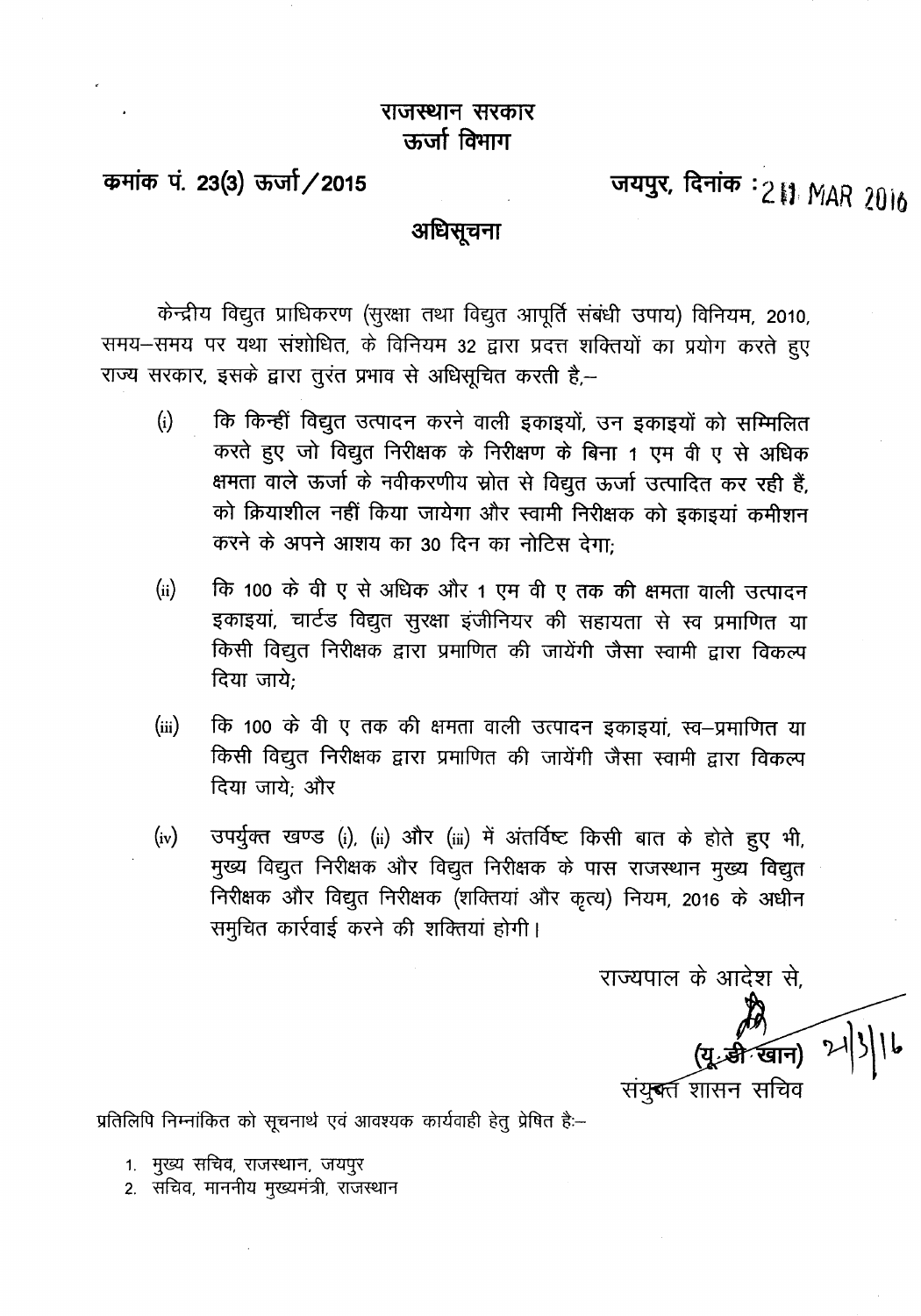- .3. विशिष्ठ सहायक, माननीय राज्य मंत्री ऊर्जा
- 4. अधीक्षक, राजकीय केन्द्रीय मुद्रणालय, जयपुर को प्रेषित कर निवेदन है कि उक्त अधीसूचना को राजस्थान राजपत्र के असाधारण अंक में प्रकाशित करवाकर दो प्रतियाँ इस विभाग को भिजवावें।
- 5. अध्यक्ष, केन्द्रीय विद्युत प्राधिकरण, नई दिल्ली
- 6. सचिव, विद्युत मंत्रालय, भारत सरकार, नई दिल्ली
- 7. निजी सचिव, प्रमुख शासन सचिव, ऊर्जा विभाग
- 8. अध्यक्ष एवं प्रबन्ध निदेशक, राजस्थान राज्य विद्युत प्रसारण/उत्पादन निगम लिमिटेड, जयपुर
- 9. अध्यक्ष एवं प्रबन्ध निदेशक, जयपुर विद्युत वितरण निगम लिमिटेड, जयपुर
- 10. प्रबन्ध निदेशक, जोधपुर /अजमेर विद्युत वितरण निगम लिमिटेड, जोधपुर/अजमेर
- 11. सचिव, राजस्थान विद्युत विनियामक आयोग, जयपुर
- 12. प्रबन्ध निदेशक, राजस्थान अक्षय ऊर्जा निगम लिमिटेड, जयपुर
- 13. वरिष्ठ विद्युत निरीक्षक, विद्युत निरीक्षणालय, जयपुर को प्रेषित कर लेख है कि उक्त अधिसूचना को समस्त अधीनस्थ कार्यालय को भिजवाया जाना सुनिश्चित करावे।
- 14. रक्षित पत्रावली

.<br>संयुक्त शासन सचिव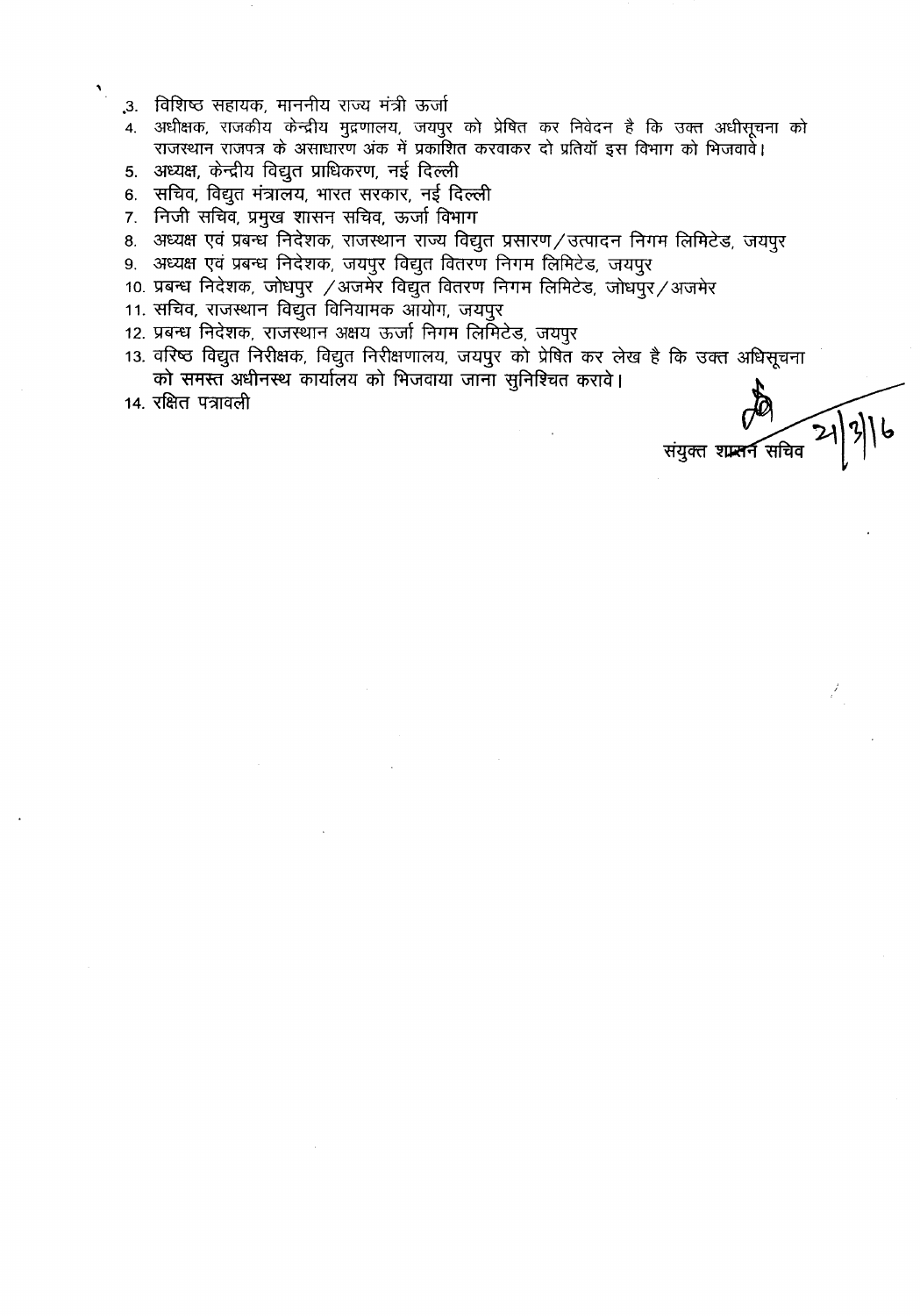कमांक पं. 23(3) ऊर्जा / 2015

जयपुर, दिनांक  $:$  2 [1 MAR 2016

### अधिसूचना

केन्द्रीय विद्युत प्राधिकरण (सूरक्षा तथा विद्युत आपूर्ति संबंधी उपाय) विनियम, 2010, समय-समय पर यथा संशोधित, के विनियम 36 के उप-विनियम (1) और विनियम 43 के उप-विनियम (2) द्वारा प्रदत्त शक्तियों का प्रयोग करते हुए राज्य सरकार, इसके द्वारा तुरंत प्रभाव से अधिसूचित करती है,-

- कि 33 के.वी. (किलो वाट) वह वोल्टेज है जिससे ऊपर, आपूर्तिकर्त्ताओं या  $(i)$ उपभोक्ताओं के संस्थापनों को सम्मिलित करते हुए विद्युत संस्थापन का निरीक्षण और परीक्षण विद्युत निरीक्षक द्वारा किया जायेगा।
- कि 11 के.वी. के समतुल्य या उससे ऊपर और 33 के.वी. वोल्टेज के विद्युत  $(ii)$ से जुड़े हुए आपूर्तिकर्त्ताओं या उपभोक्ताओं के विद्युत संस्थापन चार्टर्ड विद्युत सूरक्षा इंजीनियर की सहायता से स्व-प्रमाणित या किसी विद्युत निरीक्षक द्वारा प्रमाणित किये जायेंगे, जैसा आपूर्तिकर्त्ता या उपभोक्ता द्वारा विकल्प दिया जाये:
- कि 11 के.वी. से कम के वोल्टेज के विद्युत से जुड़े हुए आपूर्तिकर्त्ताओं या  $(iii)$ उपभोक्ताओं के विद्युत संस्थापन स्व-प्रमाणित या किसी विद्युत निरीक्षक द्वारा प्रमाणित किये जायेंगे, जैसा आपूर्तिकर्त्ता या उपभोक्ता द्वारा विकल्प दिया जाये:
- उपर्युक्त खण्ड (ii) और (iii) में अन्तर्विष्ट किसी बात के होते हुए भी, पन्द्रह  $(iv)$ मीटर से अधिक की ऊंचाई के समस्त बहू–मंजिला भवनों के मामलों में स्व–प्रमाणन केवल तब ही अनुज्ञात किया जायेगा यदि जब ऐसा दो चार्टर्ड  $\mathcal{O}^{\prime\prime}$ विद्युत सुरक्षा इंजीनियर की सहायता से किया गया हो।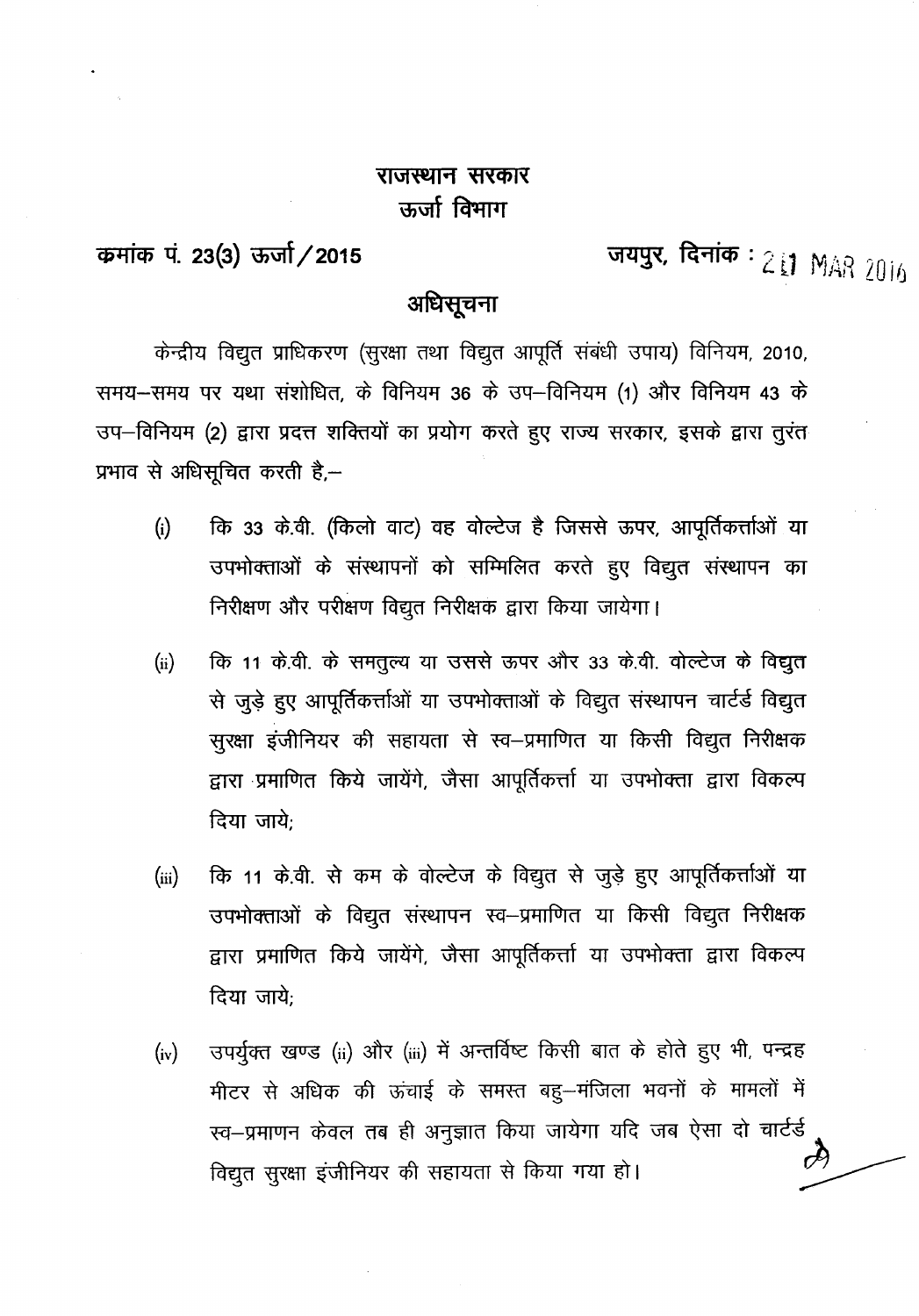- उपर्युक्त खण्ड (ii), (iii) और (iv) में अन्तर्विष्ट किसी बात के होते हुए भी,  $(v)$ समस्त भूमिगत विद्युत संस्थापनों, सिनेमा हालों, अस्पतालों, थियेटरों, बड़ी मात्रा में जनता के एकत्र होने वाले स्थानों और अति विशिष्ट व्यक्तियों के दौरों के स्थानों का निरीक्षण और परीक्षण विद्युत निरीक्षक द्वारा किया जायेगा।
- कि आपूर्तिकर्त्ता स्वामी से स्व-प्रमाणन या, यथास्थिति, विद्युत निरीक्षक से  $(v_i)$ प्रमाणपत्र की प्राप्ति के पश्चात की विद्युत संस्थापन क्रियाशील करेगा।
- उपर्युक्त खण्ड (i), (ii), (iii), (iv), (v) और (vi) में अन्तर्विष्ट किसी बात के  $(vii)$ होते हुए भी, मुख्य विद्युत निरीक्षक और विद्युत निरीक्षक के पास राजस्थान मुख्य विद्युत निरीक्षक और विद्युत निरीक्षक (शक्तियां और कृत्य) नियम, 2016 के अधीन समुचित कार्रवाई करने की शक्तियां होंगी।

राज्यपाल के आदेश से.

स्यूर्ग्<del>डी खान</del>)<sup>21</sup>|8 | 16<br>संयुक्त शासन सचिव

संयुक्त शासन*्रस्र*न्दिव

प्रतिलिपि निम्नांकित को सूचनार्थ एवं आवश्यक कार्यवाही हेतु प्रेषित है:-

- 1. मुख्य सचिव, राजस्थान, जयपुर
- 2. सचिव, माननीय मुख्यमंत्री, राजस्थान
- 3. विशिष्ठ सहायक, माननीय राज्य मंत्री ऊर्जा
- 4. अधीक्षक, राजकीय केन्द्रीय मुद्रणालय, जयपुर को प्रेषित कर निवेदन है कि उक्त अधीसूचना को राजस्थान राजपत्र के असाधारण अंक में प्रकाशित करवाकर दो प्रतियाँ इस विभाग को भिजवावे।
- 5. अध्यक्ष, केन्द्रीय विद्युत प्राधिकरण, नई दिल्ली
- 6. सचिव, विद्युत मंत्रालय, भारत सरकार, नई दिल्ली
- 7. निजी सचिव, प्रमुख शासन सचिव, ऊर्जा विभाग
- 8. अध्यक्ष एवं प्रबन्ध निदेशक, राजस्थान राज्य विद्युत प्रसारण/उत्पादन निगम लिमिटेड, जयपुर
- ९. अध्यक्ष एवं प्रबन्ध निदेशक, जयपुर विद्युत वितरण निगम लिमिटेड, जयपुर
- 10. प्रबन्ध निदेशक, जोधपुर /अजर्मेर विद्युत वितरण निगम लिमिटेड, जोधपुर/अजमेर
- 11. सचिव, राजस्थान विद्युत विनियामक आयोग, जयपुर
- 12. प्रबन्ध निदेशक, राजस्थान अक्षय ऊर्जा निगम लिमिटेड, जयपुर
- 13. वरिष्ठ विद्युत निरीक्षक, विद्युत निरीक्षणालय, जयपुर को प्रेषित कर लेख है कि उक्त अधिसूचना को समस्त अधीनस्थ कार्यालय को भिजवाया जाना सुनिश्चित करावे।
- 14. रक्षित पत्रावली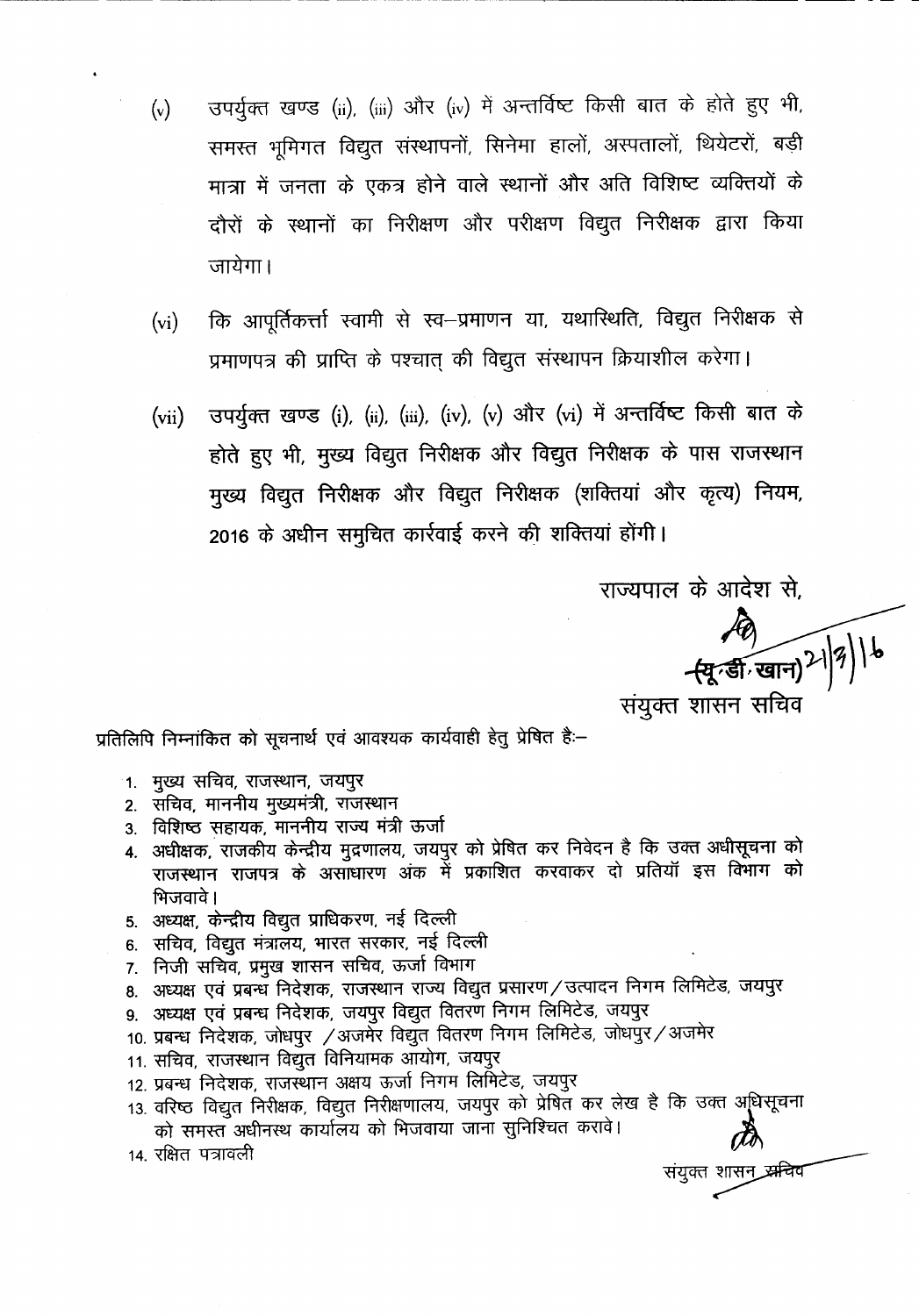जयपुर, दिनांक : कमांक पं. 23(3) ऊर्जा / 2015 211 MAR 2016 अधिसूचना

केन्द्रीय विद्युत प्राधिकरण (सुरक्षा तथा विद्युत आपूर्ति संबंधी उपाय) विनियम, 2010 के विनियम 10 के उप–विनियम (2) द्वारा प्रदत्त शक्तियों का प्रयोग करते हुए राज्य सरकार, अनुज्ञप्तिधारी के आपूर्ति के अन्तर्गत आने वाले क्षेत्रों की अनुज्ञप्ति और नक्शों की मुद्रित प्रति के लिए कीमत के रूप में एक सौ रूपये (100 / - रू.) इसके द्वारा, तुरन्त प्रभाव से अधिसूचित करती है।

राज्यपाल के आदेश से,

संयुक्त शासन

प्रतिलिपि निम्नांकित को सूचनार्थ एवं आवश्यक कार्यवाही हेतु प्रेषित है:-

- 1. मुख्य सचिव, राजस्थान, जयपुर
- 2. सचिव, माननीय मुख्यमंत्री, राजस्थान
- 3. विशिष्ठ सहायक, माननीय राज्य मंत्री ऊर्जा
- 4. अधीक्षक, राजकीय केन्द्रीय मुद्रणालय, जयपुर को प्रेषित कर निवेदन है कि उक्त अधीसूचना को राजस्थान राजपत्र के असाधारण अंक में प्रकॉशित करवाकर दो प्रतियाँ इस विभाग को भिजवावे।
- 5. अध्यक्ष, केन्द्रीय विद्युत प्राधिकरण, नई दिल्ली
- 6. सचिव, विद्युत मंत्रालय, भारत सरकार, नई दिल्ली
- 7. निजी सचिव, प्रमुख शासन सचिव, ऊर्जा विभाग
- 8. अध्यक्ष एवं प्रबन्ध निदेशक, राजस्थान राज्य विद्युत प्रसारण/उत्पादन निगम लिमिटेड, जयपुर
- 9. अध्यक्ष एवं प्रबन्ध निदेशक, जयपुर विद्युत वितरण निगम लिमिटेड, जयपुर
- 10. प्रबन्ध निदेशक, जोधपुर /अजमेर विद्युत वितरण निगम लिमिटेड, जोधपुर/अजमेर
- 11. सचिव, राजस्थान विद्युत विनियामक आयोग, जयपुर
- 12. प्रबन्ध निदेशक, राजस्थान अक्षय ऊर्जा निगम लिमिटेड, जयपुर
- 13. वरिष्ठ विद्युत निरीक्षक, विद्युत निरीक्षणालय, जयपुर को प्रेषित कर लेख है कि उक्त अधिसूचना को समस्त अधीनस्थ कार्यालय को भिजवाया जाना सुनिश्चित करावे।
- 14. रक्षित पत्रावली

∕सचिव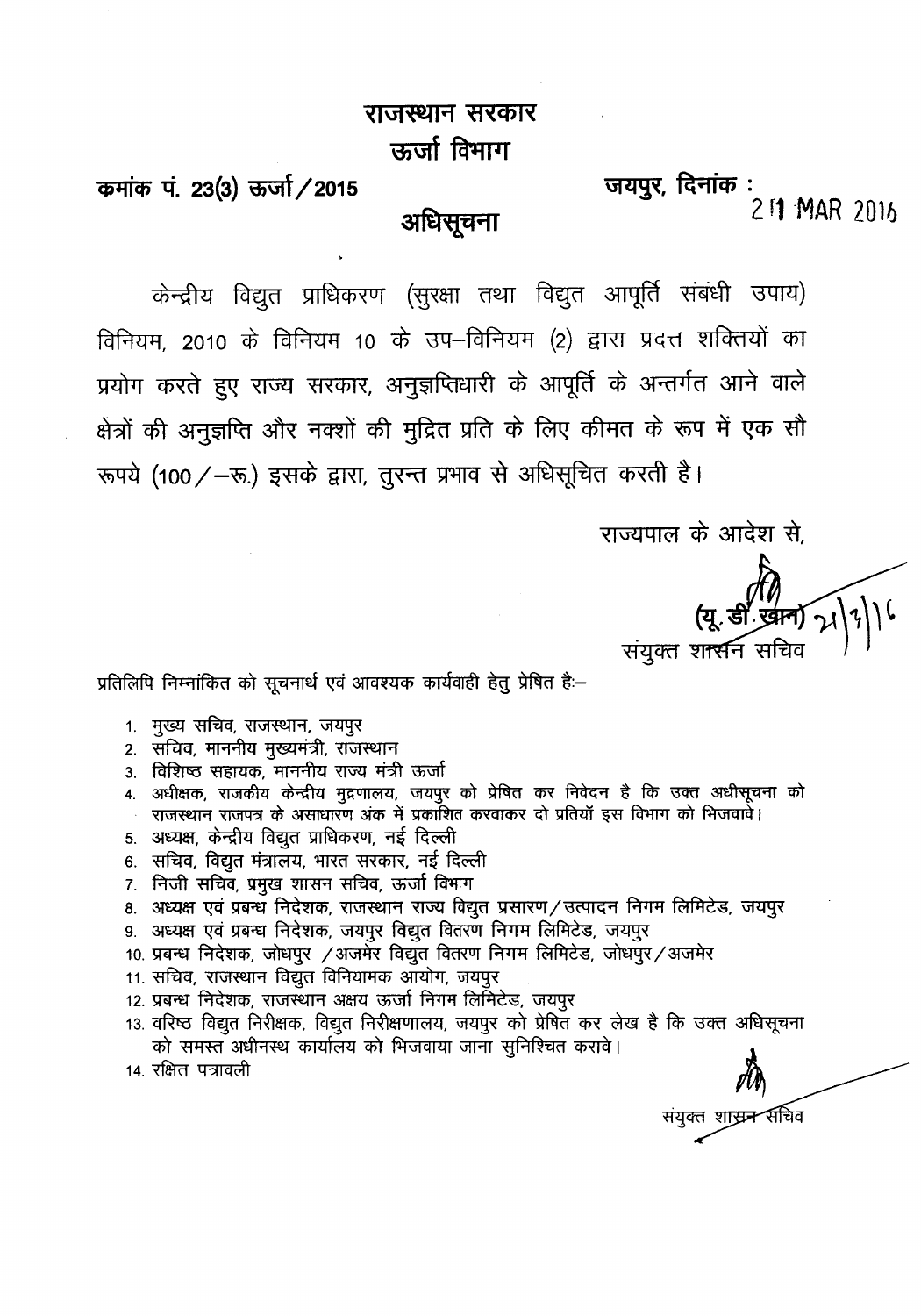जयपुर, दिनांक : 2 ¶ MAR 2016 कमांक पं. 23(3) ऊर्जा / 2015 अधिसूचना

केन्द्रीय विद्युत प्राधिकरण (सुरक्षा तथा विद्युत आपूर्ति संबंधी उपाय) विनियम, 2010 के विनियम 16 के उप-विनियम (1) द्वारा प्रदत्त शक्तियों का प्रयोग करते हुए राज्य सरकार इसके द्वारा, दिनांक 01.01.1957 को उस तारीख के रूप में विनिर्दिष्ट करती है जिसके पूर्व प्रणाली से पहले से ही जुड़े हुए स्थापनों को आपूर्तिकर्त्ता द्वारा कोई भूमिगत टर्मिनल उपलब्ध नहीं करवाया जायेगा यदि उसका यह समाधान हो जाता है कि उपभोक्ता की अर्थिंग व्यवस्था पर्याप्त है।

> (यू. डी. खान) संयुक्त शासन र

राज्यपाल के आद्रेश से,

प्रतिलिपि निम्नांकित को सूचनार्थ एवं आवश्यक कार्यवाही हेतु प्रेषित है:--

- 1. मुख्य सचिव, राजस्थान, जयपुर
- 2. सचिव, माननीय मुख्यमंत्री, राजस्थान
- 3. विशिष्ठ सहायक, माननीय राज्य मंत्री ऊर्जा
- 4. अधीक्षक, राजकीय केन्द्रीय मुद्रणालय, जयपुर को प्रेषित कर निवेदन है कि उक्त अधीसूचना को राजस्थान राजपत्र के असाधारण अंक में प्रकाशित करवाकर दो प्रतियॉ इस विभाग को भिजवावे।
- 5. अध्यक्ष, केन्द्रीय विद्युत प्राधिकरण, नई दिल्ली
- 6. सचिव, विद्युत मंत्रालय, भारत सरकार, नई दिल्ली
- 7. निजी सचिव, प्रमुख शासन सचिव, ऊर्जा विभाग
- 8. अध्यक्ष एवं प्रबन्ध निदेशक, राजस्थान राज्य विद्युत प्रसारण/उत्पादन निगम लिमिटेड, जयपुर
- 9. अध्यक्ष एवं प्रबन्ध निदेशक, जयपुर विद्युत वितरण निगम लिमिटेड, जयपुर
- 10. प्रबन्ध निदेशक, जोधपुर /अजमेर विद्युत वितरण निगम लिमिटेड, जोधपुर/अजमेर
- 11. सचिव, राजस्थान विद्युत विनियामक आयोग, जयपुर
- 12. प्रबन्ध निदेशक, राजस्थान अक्षय ऊर्जा निगम लिमिटेड, जयपूर
- 13. वरिष्ठ विद्युत निरीक्षक, विद्युत निरीक्षणालय, जयपुर को प्रेषित कर लेख है कि उक्त अधिसूचना को समस्त अधीनस्थ कार्यालय को भिजवाया जाना सुनिश्चित करावे।
- 14. रक्षित पत्रावली

संयुक्त शुक्लन सचिव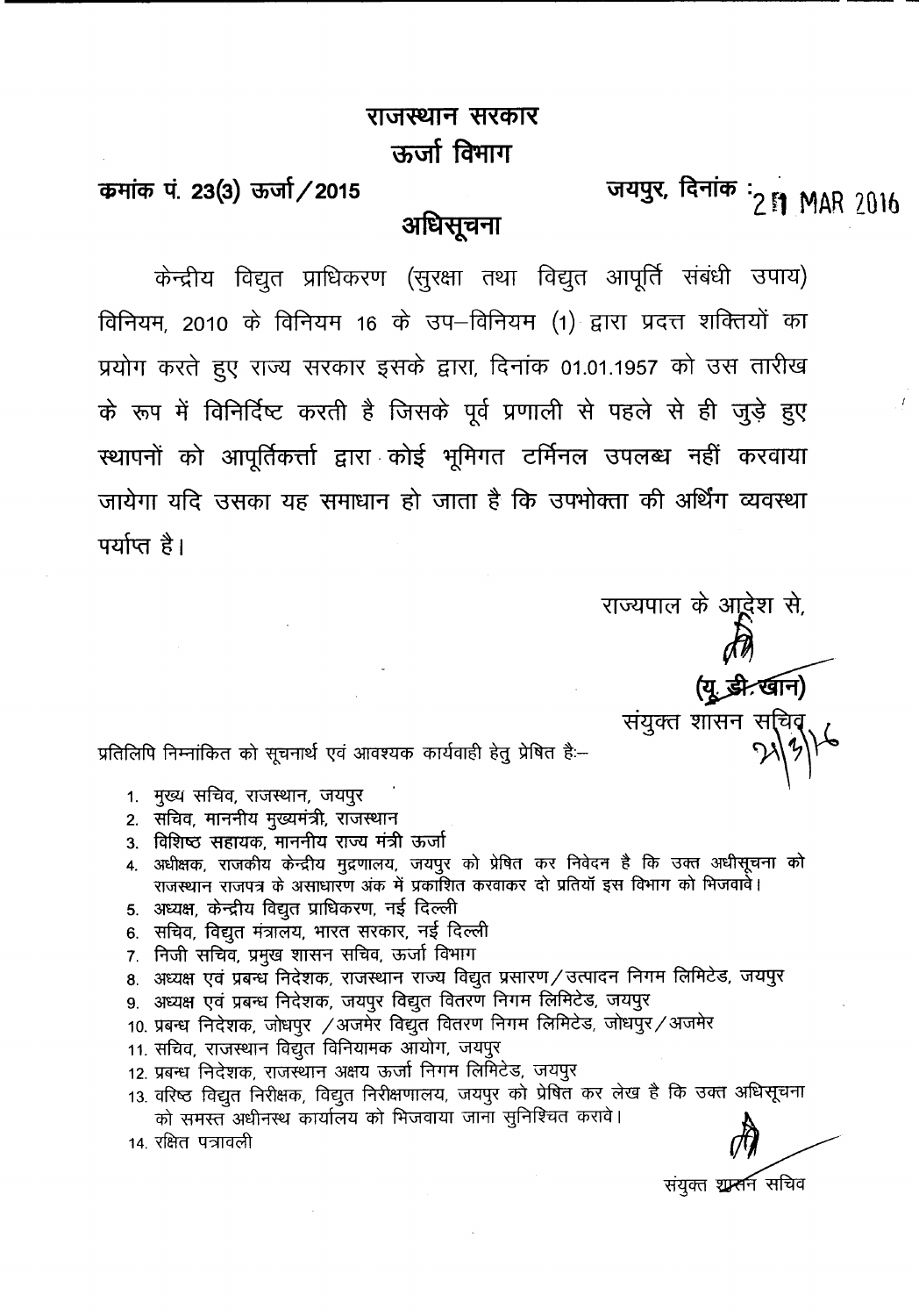जयपुर, दिनांक : 211 MAR 2016

कमांक पं. 23(3) ऊर्जा / 2015

# अधिसूचना

विद्युत प्राधिकरण (सुरक्षा तथा विद्युत आपूर्ति संबंधी उपाय) केन्द्रीय विनियम, 2010, समय-समय पर यथा संशोधित, के विनियम 30 के उप-विनियम (1) द्वारा प्रदत्त शक्तियों का प्रयोग करते हुए राज्य सरकार, इसके द्वारा तुरंत प्रभाव से निदेश देती है कि आपूर्तिकर्त्ता या व्यापारी की आपूर्ति प्रणाली से जुड़े हुए स्थापनों का पांच वर्ष में एक बार निरीक्षण और परीक्षण किया जायेगा।

राज्यपाल के आदेश से,

्र*्। । ।*<br>(प्रू-डी खान) संयुक्त शासन सचिव

प्रतिलिपि निम्नांकित को सूचनार्थ एवं आवश्यक कार्यवाही हेतु प्रेषित है:–

- 1. मुख्य सचिव, राजस्थान, जयपुर
- 2. सचिव, माननीय मुख्यमंत्री, राजस्थान
- 3. विशिष्ठ सहायक, माननीय राज्य मंत्री ऊर्जा
- 4. अधीक्षक, राजकीय केन्द्रीय मुद्रणालय, जयपुर को प्रेषित कर निवेदन है कि उक्त अधीसूचना को राजस्थान राजपत्र के असाधारण अंक में प्रकाशित करवाकर दो प्रतियाँ इस विभाग को भिजवावे।
- 5. अध्यक्ष, केन्द्रीय विद्युत प्राधिकरण, नई दिल्ली
- 6. सचिव, विद्युत मंत्रालय, भारत सरकार, नई दिल्ली
- 7. निजी सचिव, प्रमुख शासन सचिव, ऊर्जा विभाग
- 8. अध्यक्ष एवं प्रबन्ध निदेशक, राजस्थान राज्य विद्युत प्रसारण / उत्पादन निगम लिमिटेड, जयपुर
- ९. अध्यक्ष एवं प्रबन्ध निदेशक, जयपुर विद्युत वितरण निगम लिमिटेड, जयपुर
- 10. प्रबन्ध निदेशक, जोधपुर /अजमेर विद्युत वितरण निगम लिमिटेड, जोधपुर/अजमेर
- 11. सचिव, राजस्थान विद्युत विनियामक आयोग, जयपुर
- 12. प्रबन्ध निदेशक, राजस्थान अक्षय ऊर्जा निगम लिमिटेड, जयपुर
- 13. वरिष्ठ विद्युत निरीक्षक, विद्युत निरीक्षणालय, जयपुर को प्रेषित कर लेख है कि उक्त अधिसूचना को समस्त अधीनस्थ कार्यालय को भिजवाया जाना सुनिश्चित करावे।
- 14. रक्षित पत्रावली

संयुक्त शासन सच्चिम